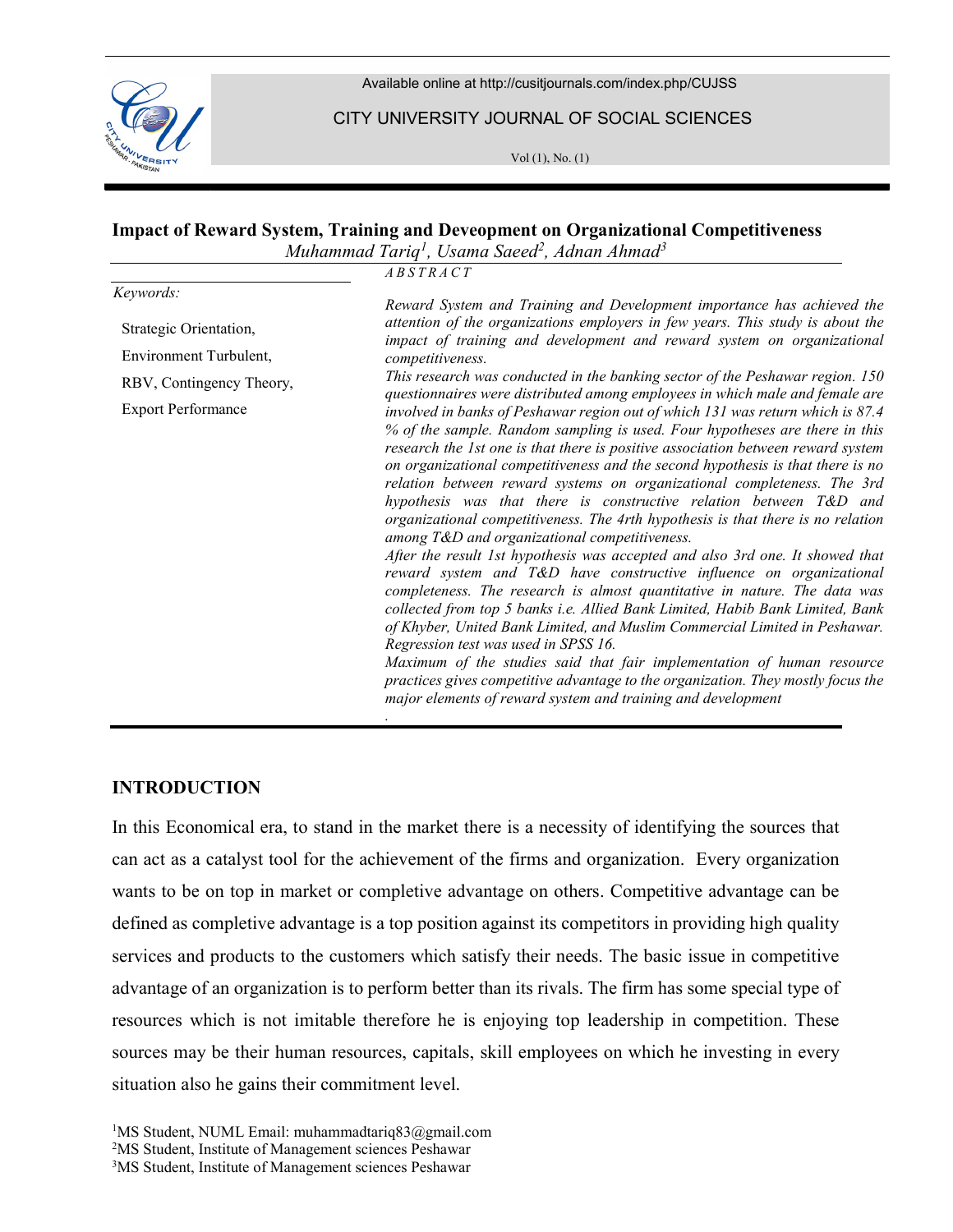The term "Competitive advantage" is also described as the ability achieved through attributes special resources to perform at top or higher level than its competitors in market and industry which he cannot outperform in the same industry. The research is also for attracting the attention of other researchers and businessman towards the same issue of the competition. Organizations that have loftier human resources policies are expected to achieve competitive advantage higher quality of workforce enhances the outcomes and processes of organization and thus add to the success of organization. Nowadays the importance of human resources practices has emerged. It is the practices of human resources, which are adept of making active use of such other resource with a capacity to gain more advantages and minimize risks and threats (Mishra & Choudhary, 2010).

Leading asset or most valuable asset of any enterprise is its People, as all management work, plans, strategy for success enhancement are carried out by its employees or people. In this rapid competitive era, every enterprise or organization want achieving competitive advantage by refining its technology, adopting various plans like – cost reduction, service quality, cost leadership, service quality enhancement etc. But besides, these can enhance the firm operating performance up to some extent. Organization has to mostly focus on most important factor on its employees who work in the organization. An organization can have competitive advantage over other – if it is creating and executing a value creating strategy, plans that is not being applied by its competitors and also the same is not copied by competitors to gain remunerations of the strategy. In human resource practices rewards is one of the best imperative basics to inspire and stimulate workers for donating their best strength to stimulate inventive philosophies that central to enhanced professional work. Further it can increase business performance both financial in form of profits and non-financially in form of productivity.

There are a lot of ways to compensate and reward employees. In which some include the praising the employees from the side of the managers, the opportunity for employees to take them an important tasks and projects, and even leadership skills attention (Dewhurst et al, 2010). Most of the researcher also suggests that power of supervisor related to reward system is positively associated to employee performance and also productivity for an organization and also associated with performance and turnover with employees (Jahangir et.al, 2006). Rewards are of two types extrinsic and intrinsic in nature. Intrinsic rewards are of intangible in nature in appreciation type promotion type and it is associated mostly to psychological satisfaction for employees. While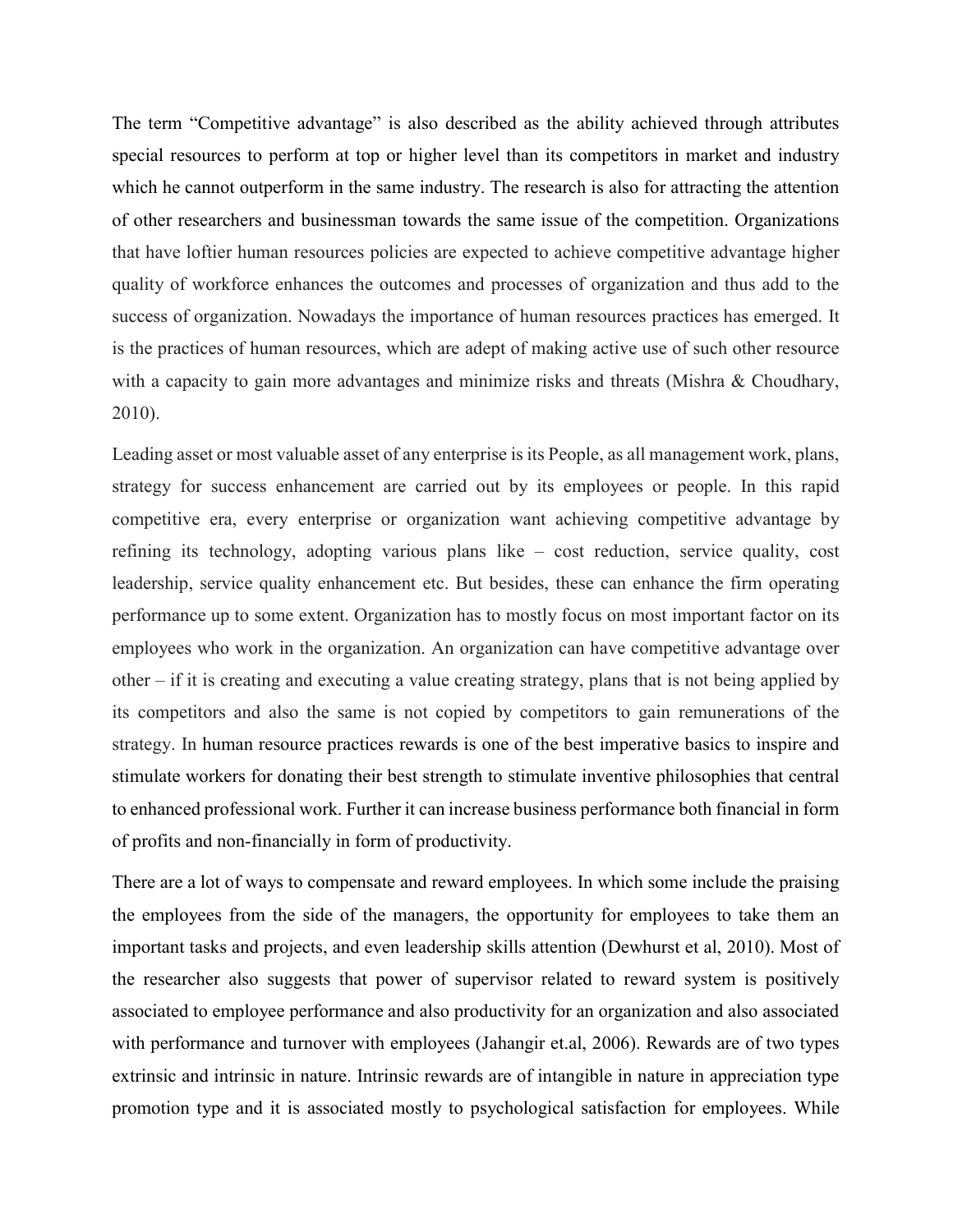extrinsic reward is tangible in nature mostly in form of pay, bonuses, medical facilities, remuneration and money type. After best work it is awarded for reward.

Now a days training and development is the utmost significant feature in the business world competition because training and development rises the effectiveness and efficiency of workers, employer and the organization. Employees' performance mostly depends on numerous factors i.e. effective recruitment system, fair performance appraisal, reward system and training development etc. but most of the important and critical factor is training. Training increases the performance level of employees automatically it will increase the performance of organization due to skilled employees (Chris Amisano, 2010). Once the performance of organization it will automatically bring that institution in the completion in the market.

The goal of my research is to discover out the relation and impact of reward system, training and development on organizational competitiveness in private banks. To know the observation of workers whether it is completely connected with the organization competitiveness or not. Workforces interest about these two human sources performs and significance in privatized banks of Peshawar section.

#### Research Objectives:

To know the impact of training and development of employees on organization competency in private banks of Peshawar.

To know the impact of reward system of employees on organization competency in private banks of Peshawar.

#### LITERATURE REVIEW

HRM also emphases on helpful plans for refining organizational effectiveness, developing talented managerial staff, encouragement policies in areas of knowledge management and making the organization a good area to work (Dessler, 2011). Different research studies are published on factors that are essential for gaining competitive advantage i.e. human resources practices. HR is a source of competitive advantage because it fulfills the criteria of competition in organization as well as in the market (Wright, et al, 1994). Because HR refers to the polices, rules regulation, strategies in which way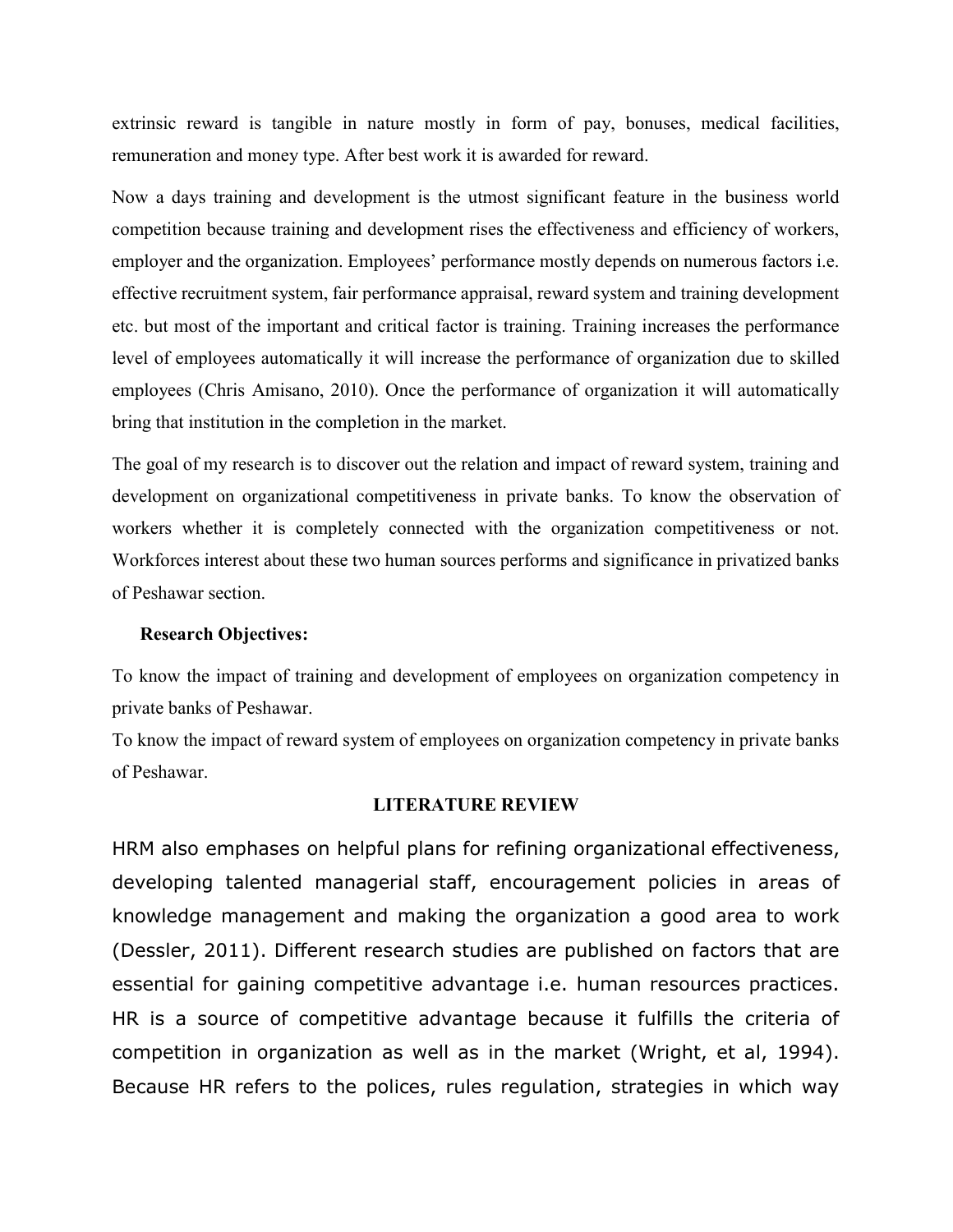company is going, compensation and reward system, recruiting and selection, training and development and many more other practices.

Discussion carries on the view; different approaches have been recommended by many scholars and authors to help reduce workers turnover and make an organization competitive. The main emphasis of this report is to make and improve an understanding amongst establishments about the significance of HR practices. In the next literature dissimilar variables involves that show a vital role in administrative competiveness i.e. HR practices and many more but we will mainly focus only on Human resource practices.

### Reward System

System of reward is basically result oriented and effective technique for motivating employees and also they encourage performing well. It is important for organization to produce and facilitate transparent reward and recognition system in organization. It is a fact of performance to facilitate its employee with a fair reward system (Watson, 1999). It will create a fair climate between employees and organization. Silbert (2005), also argues the same view that reward system will link with performance of employee then it helps retention of talent for organization in future. (Usman, 2010) also concluded the positive impact of reward system to competitive advantage in his research article. Nature of the research is quantitative. He told in his research that reward, recognition is the motivational tool for employees. They work hard when they get these in their job. The methodology he uses in his research is convenience sample method and population taken public and private organization. Data is collected from 200 respondents of Gujranwala city organization.

Organization provide monetary reward in terms of money, cash, salary increment, bonuses and other incentives must be given to employees according to those standards which are set by top management (Tower, 2003). Organization must consider another option of non-monetary rewards like recognition, career development, advancement opportunities,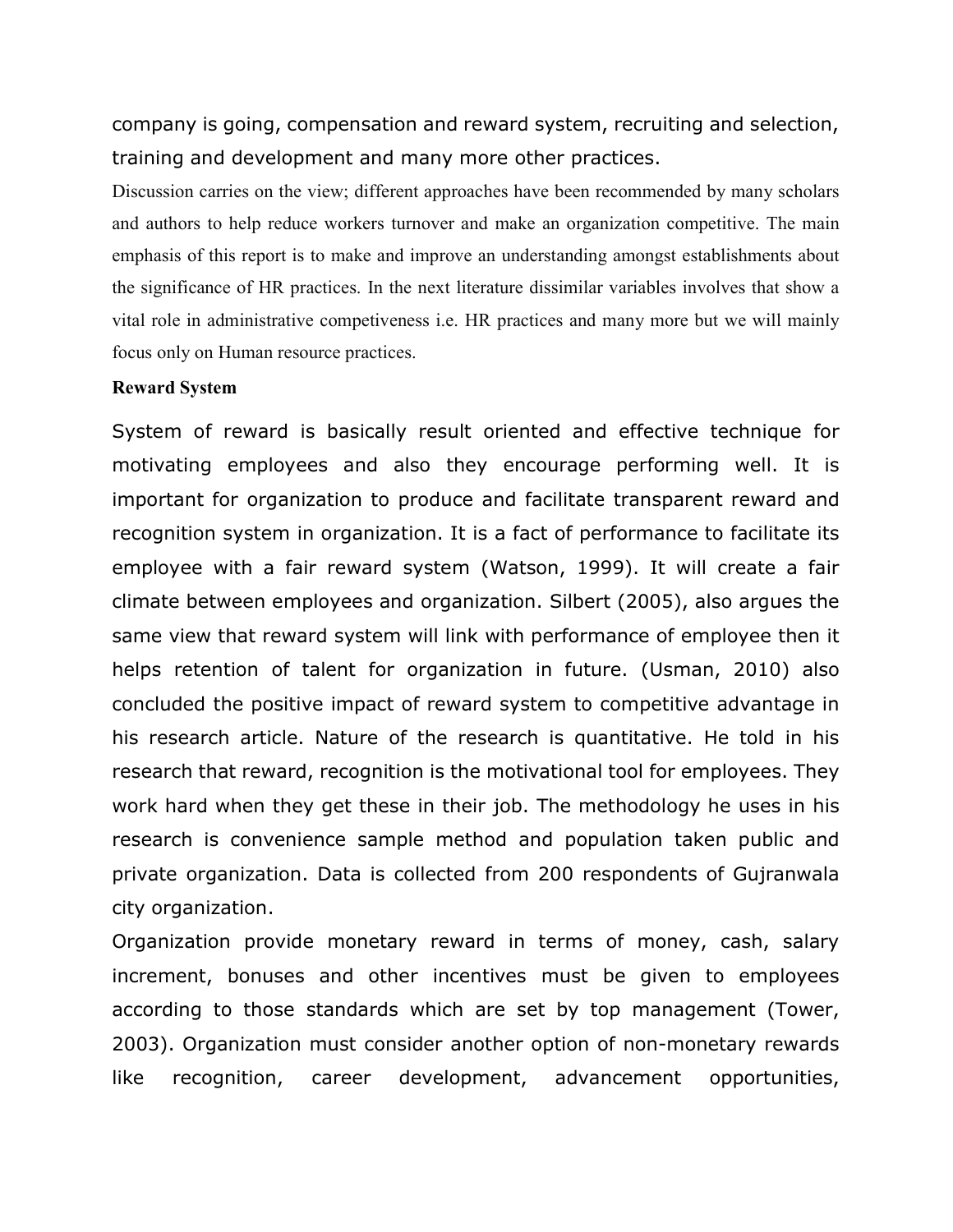appreciation of work and task responsibility are important factor of creating competition climate in organization and also in market. Appreciation of work and recognizing the performance of employees also enhancing the job satisfaction. It will boost the retention factor and decrease turnover and also increase productivity.

Today world is all about competition and motivation of employees, organization has to consider the motivational strategies (Roberts, 2004). Due to the changing work environment it is important for top management to consider the employee's goals in such a way that are align with organizational goals (Beer et al, 1984). They must focus on relationship of mutual benefits. Most of well reported enterprises have gained the top spot by fully following their strategy of business through a well-balanced recognition and reward system for employee. For improving the organization performance and productivity organization must produce effective tools and motivational reward system (Deeprose, 1994). When performance increases it will automatically bring organization on top in market.

The entire process of success of an association is hidden in that how it keeps their personnel inspired and in which way organization evaluate their performance for job compensation. Babakus et al. (2003), argues that personnel will work more and more if the reward system is fair and motivated and he get additional recognition. In addition, with this how his/her manager treats their employees and evaluates them all the factors are considered in this process. Best organization is one who quickly understand and manages their employees need and demands. In return of the rewards given to them, staffs would perform by enhancing their promise towards the organization and their work.

 There are a lot of studies are held on reward system that plays an important role in competition. To motivate and retain the best talent in organization most of the organization kept fair reward and recognition system (Eisenberger and Rhoades, 2002). A struggle is made on workers' creativity bring in organization, managers used tactics of extrinsic rewards (e.g. incentives in form of monetary and recognition) to retain and motivate employees. While empirical study has shown that for enhancing individuals creativity extrinsic rewards are helpful.

The literature study is divided still when it comes to effects on employees' inventiveness (Bear et al, 2004). Skill employees are helpful when they work with full enthusiastic. They work if they motivated from the side of the organization if not they not helpful. Delaney and Huselid (1996),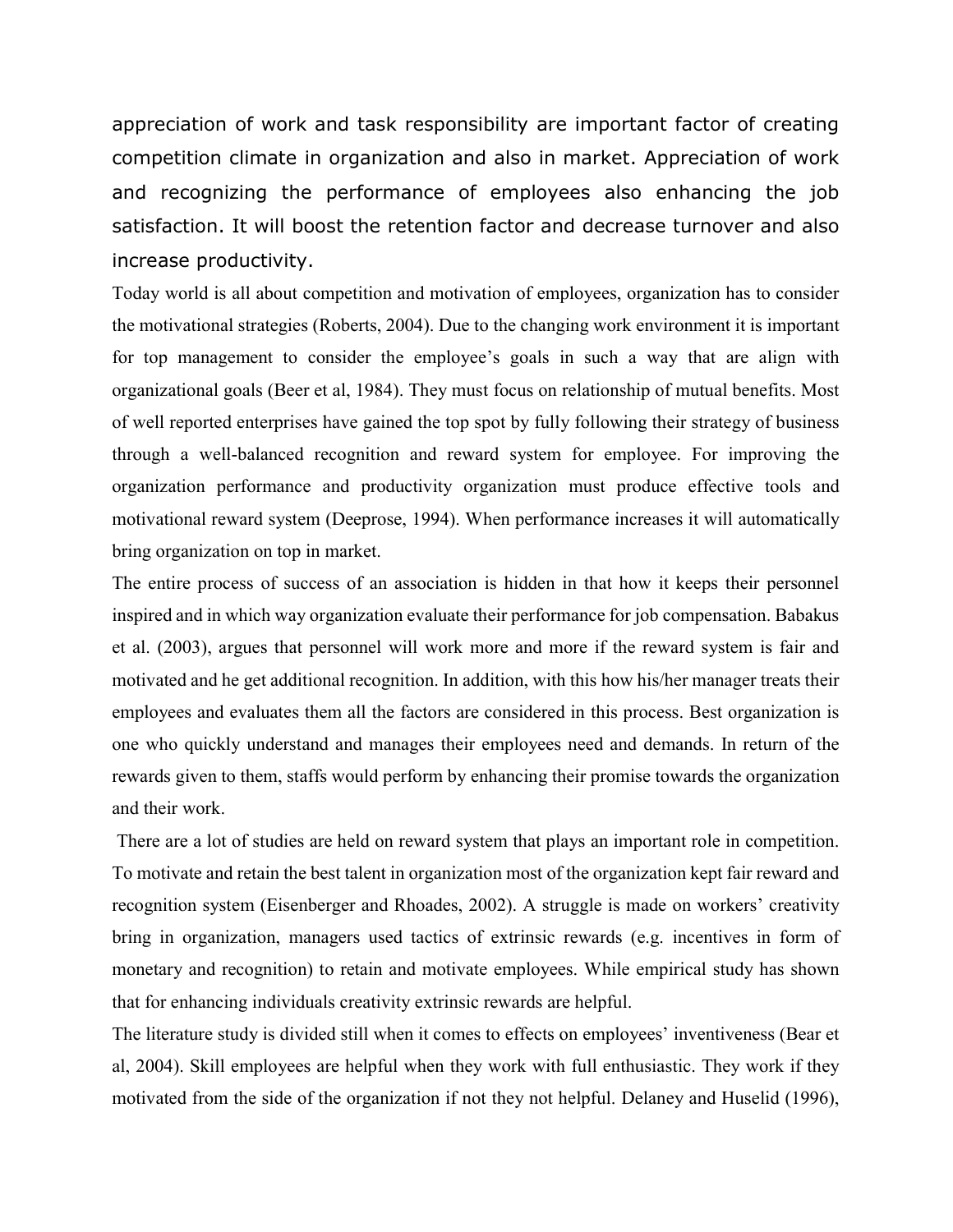states that one of means of the organizations is to use employee motivational and performance based provide performance compensation.

Expectancy theory clearly give the view of reward and compensation, which argues that employees of organization are more projected to be motivated to do well when they realized that there is a strong bond amongst reward receive and their performance (Mendonca, 2002). In other words, we can say that if the employee realizes the fact of reward and performance link, then employee work more and doing job well to give company their output (Kling, 1995). And this relation will bring company reputation well and edge on to the institution.

Although cash rewards and compensation are welcomed by every employees, but managers should not use this tactic all the time for motivation (Nelson & Spitzer, 2002). Because when employees not take reward they will not perform. He states in the research article that use it but little in random moments. Recognition some time work there. For the long run recognition and training and development will be the option use. HR practices work everywhere in organization and gave them performance based result. While another researcher state that those who receive and perceive the reward and recognition in organization they perform well and have a good idea about the work. Because they know how to work and to do the right thing.

Thus, employee should realize the fact if they perform and do well they will be rewarded. While there is a need of today organization employer to make an effort in contributing their roll in showing that management and organization support their employee and also take care for them. They are high valued for the organization in past present and will be in future. Buchanan (1974), give his view in the research that the recognition and reward also contributes a positive affiliation in growing the commitment level of the employee towards the firm performance and its aims. Goodwin & Gremler (1998), asserts that industry of banking is in need of employees who are motivated and satisfied as well as motivated without this, customer satisfaction level will be also be affected.

 Adelman et al (1993), suggest that who maintains the interpersonal relationships with bank internal and the customers are a source of big driving force behind realizing that a customer is dissatisfied or satisfied. The association bond recognized among the customers and employees may lead to an increase in values, ideas, perception with regards to the bank's service and products (Reynolds & Beatty, 1999). When a high value of perception is achieved, then customer is highly satisfied, thereby bringing them in more business for the bank.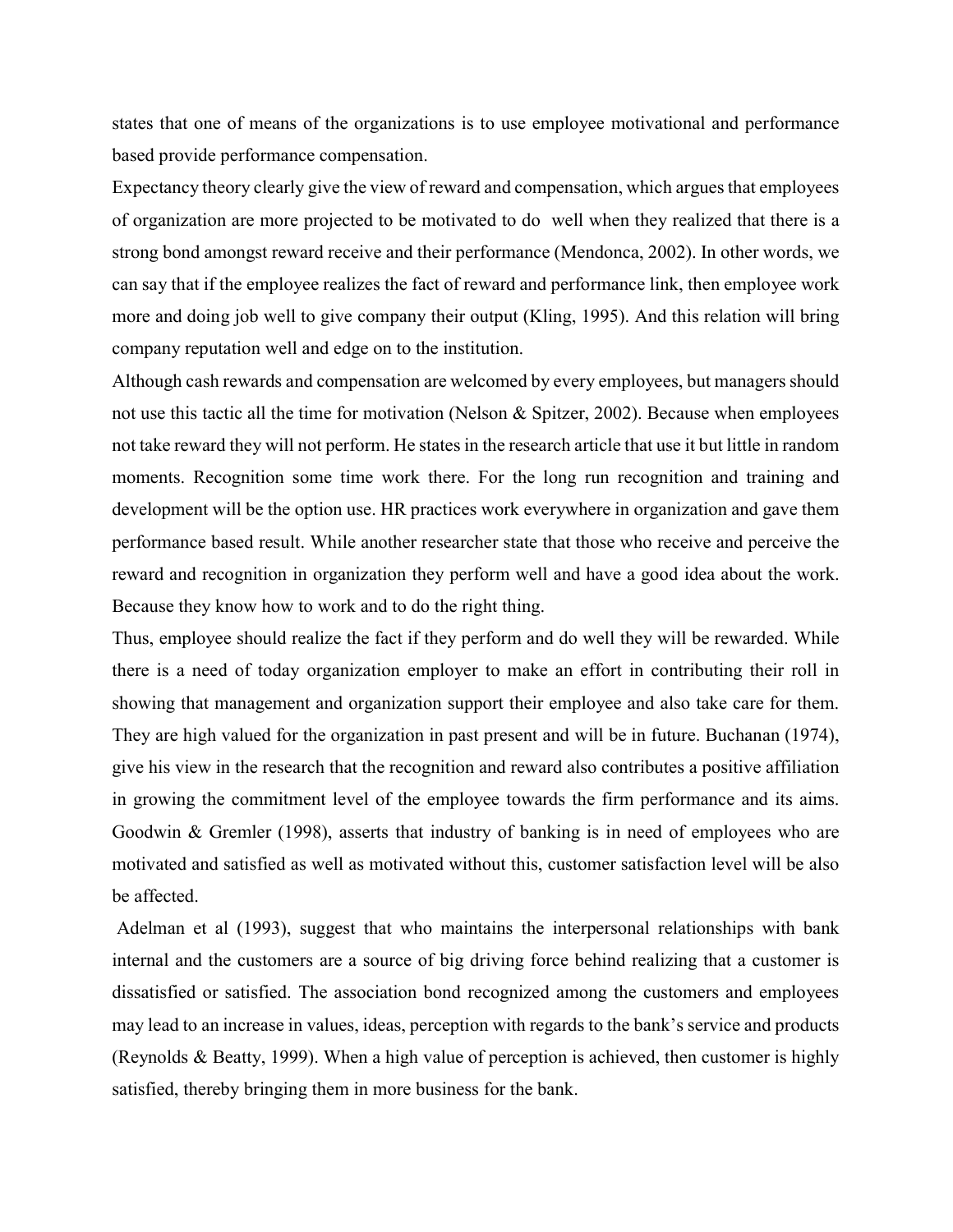#### Training and Development

Every organization is going to invest on employees to prepare them for future challenges. Training and career development is considering a significant factor in HR practices in organization. Commitment and loyalty increases in employees when organization give training during the job (Deery, 2008). On the job training is beneficial for organization as well as for employee. If the quality of training and development is low or worse in any organization, then the chances of turnover will be more. Once employee movement start to other organization than it increases the cost and also suffer productivity. There is considerable amount of impact on organizational competitiveness because performance down (Apospori et al, 2008). It affects the competition in market.

The main focus of training is to overcome the deficiencies in current and new employees and also enhance the skills. It also encourages the performance. Whereas the term development refers to prepare that employee for future need of organization (Balkin & Cardy, Mejai, 2012). Training just fulfill the current skill of employee while development refers to fulfill the future need of organization. When new employees are recruited then training program starts for them (Goldstein's, 2000). Achieving the future and current needs of organization, training and development plays a vital role in that. Training provide them a new knowledge and enhances their skills in the related field. New skills are applied on the job after training. For reducing job stress organization provide trainings and then these skills are used in there on job process (Noe, 2004).

 Employees who stay for long time in organization fell in that he is internally associated with that organization. Employee develops more conscious and worried about attaining the administration's goals and its success. This relationship rises in the form of devotion in the personnel and it delivers them the energy to contest faithfully in favor of the business (Gaiduk & Fields, 2009). Many investigators have stated the importance of mental bond and attachment between workers and the organization as a forecaster of retention.

Organizations mostly focus on the employee attachment and this attachment is intensely linked to possible result for the same organization (Riketta & VanDick, 2010). The reasons for low turnover of employees have mentioned are experience and career development independence etc. All these motives and reasons of employees help organizations to align HR practices accordingly and help them with employee retention. Gaurav Bagga, (2013) argues that employees must be able to see a clear path of their success in the organization, only then they will stay for long.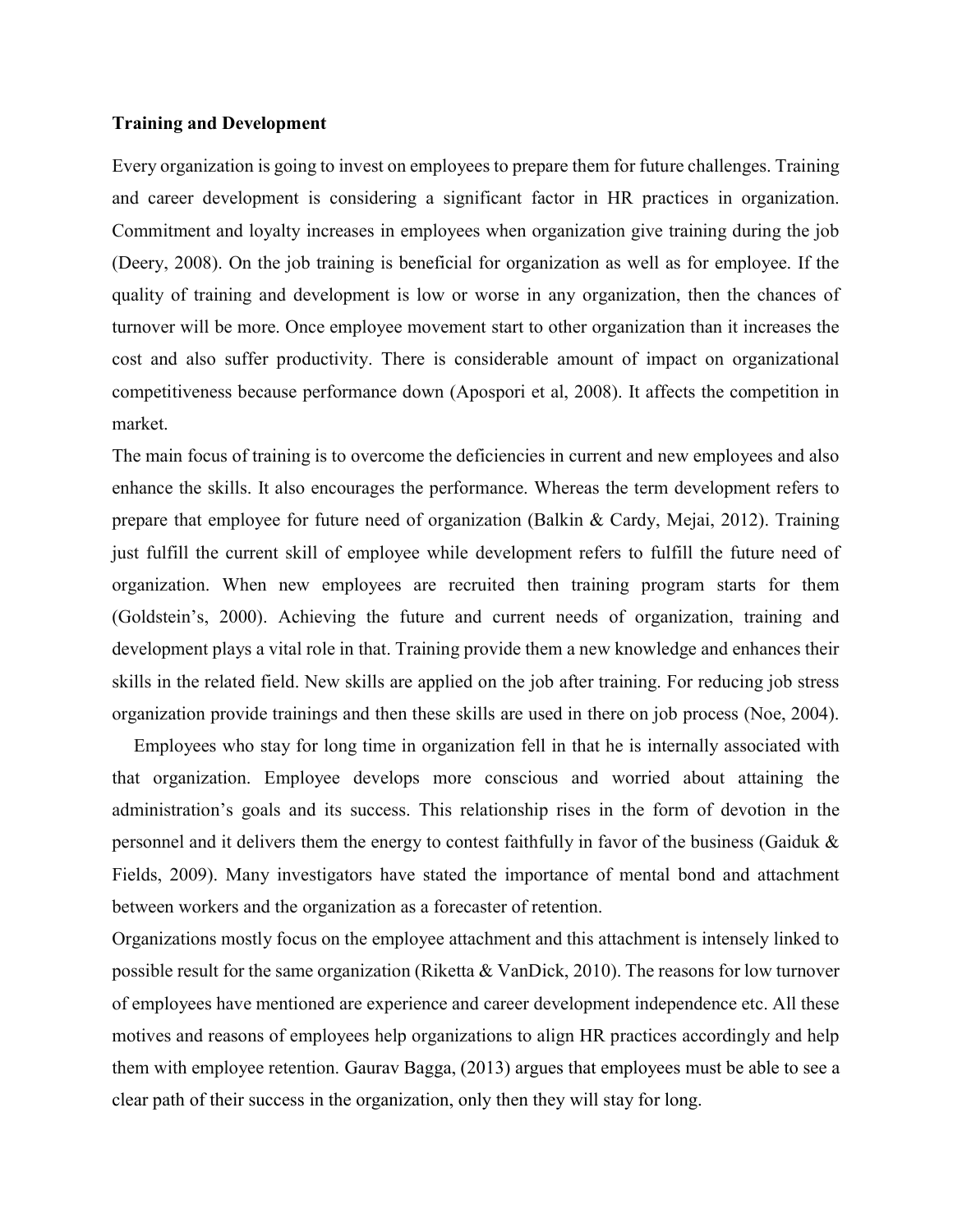Training can clearly tell the specialized skills. Therefore, organization provides training to employees for overcoming the deficiencies in skills (Gomez, 2000). Most of time it is beneficial to organization employee performance. Skills which later develop in employees are communication, interpersonal skills, knowledge about technology, solution about problems and basic literacy and also other skills. Training and development increases the overall organizational performance (Jon, Shepard et al, 2003). Training and development basically refers to the practice of transferring and acquiring the knowledge, abilities and skills. Studies are carried out on training and sill development rate up the retention and also benefit the organization employee and their goals rewards (Montgomery J.D, 2006). Good knowledge base firms emphasize nowadays mostly on training and skill development.

In new businesses staffs are retained well informed about all the essential business matters. They are informing and involve in decision making at levels (Strategic, Tactical and Operational), thus successfully using the capacities of the workforces (Hewitt, 2002). If they trust that there is right chance of their future progress, then employees will happily get involved. Recent literature of job participation shows that such contribution in affairs improves the satisfaction of individuals, while at the identical time also growing output for the business (Hall & Lawler, 2001). Low contribution causes employee's dissatisfaction towards association. If the workers' objectives and organizational objectives are connected, the logic of contribution will produce there.

#### Organizational Competitiveness

Organizational Competitiveness has conquered the tactical horizon of all business mostly in the light of present instability and difficulties in the business area. Competitiveness is currently no longer associated in corporeal possessions and monetary capital. It is through the effective use of human ideas, channeling, effective development and sustainability in business where worker pushes organizations headed for higher capability to acquire (Phusavat et al, 2010; Halawi, 2005). The basic to achievement of an organization is to positively fulfill the demands of its consumer's relative to those organizations who offers comparable services and goods. Now this up and down are called competition. Those organizations got success who understands this game and those who do not understand the same tactics are left behind in the field of competition. Yeh et al, (2006) declares that foremost aspect of organizational competitiveness is the capability of identifying the full latent of its human resources and intellectual assets in taking planned and tactical conclusions. Compelling assumptions about growing efficiency, enlightening quality, cost effectiveness and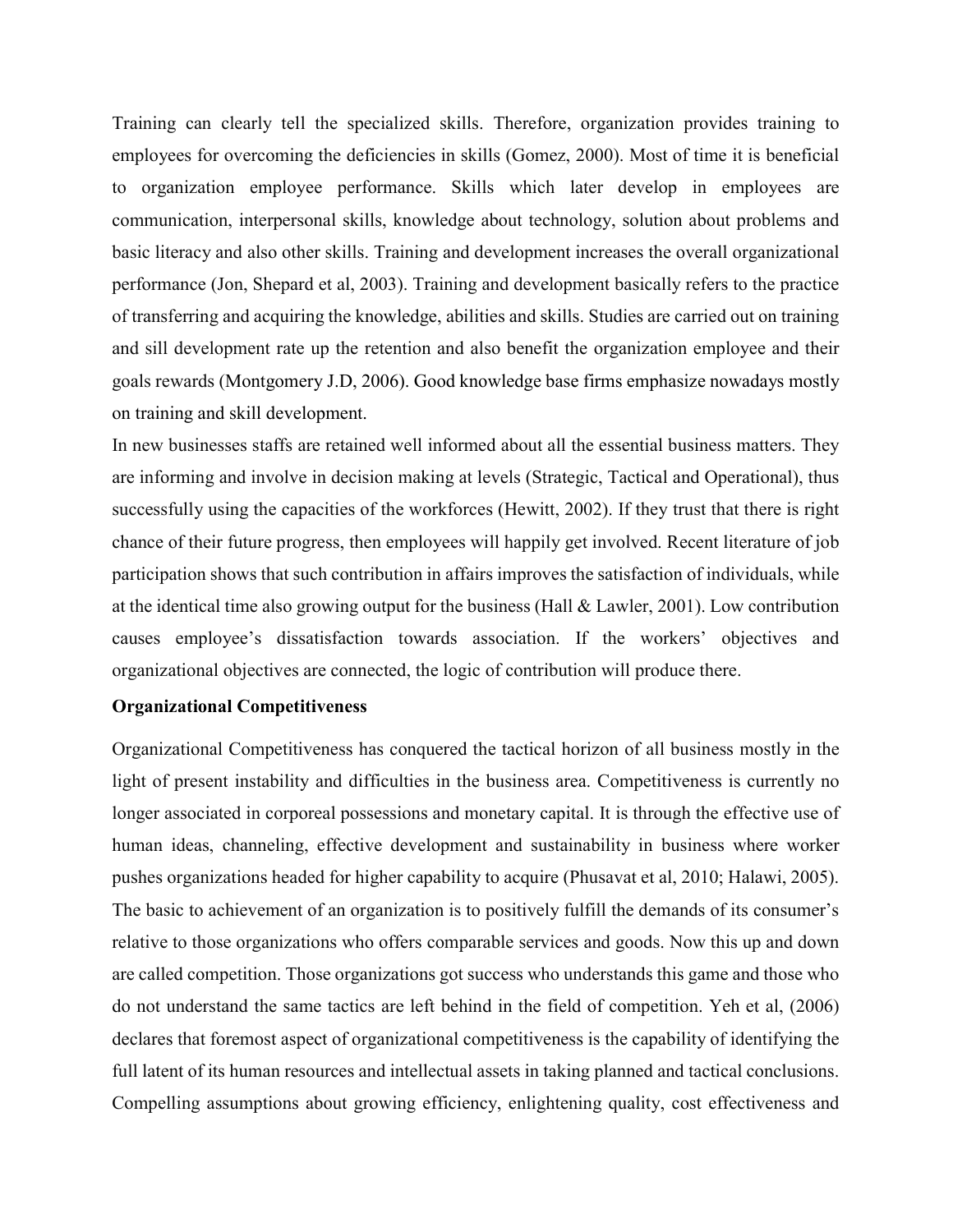appealing employee trustworthiness are significant and vital for organizational competitiveness.

The idea of organization competitiveness is over the accumulation of beliefs and views ascending from organizations internal expansions (Lin, 2007; Halawi et al., 2005). The sustainability and exploitation of these principles carries in valuable practices like knowledge formation and distribution. Which provides rise to learning environment and advance actions that are centered on internal means. Organization valuable assets are people who works for them. The need is to utilize and manage them properly. If organization use them properly and take care of them, employees will attach themselves for years.

The time of worldwide economic crunch, it is imperious for those who run the company to ensure with their activities and attitudes that workers, shareholders and other stakeholders similar trust on their ethical opinion and promise to values to endorse confidence (Harrison; 2010). An organization to achieve competitiveness advantage it is necessary to ensure to follow new approaches for getting things done and innovatively bring new products (Kamblampti, 2006). Through rivalry, enterprises discover new ways to rise their competence level by spreading their network to international markets (Ricupers, 2004).

Organizational results of competitiveness are more but also it blooms through a encouraging climate which promotes the participation and commitment level of all organizational supervisors (Narayan, 2007). Competitiveness is a multidimensional and relative concept. It dimensions changes with time and context (Barney, 2001). A competitive characteristic of any organization refers to the ability that allow a firm to compete efficiently and increase the value of organization. Many researchers support the idea that keeping talented employees and retaining the best cream over the long term, have significant effects on company financial results.

### **Productivity**

As per the literature Productivity is the association amongst output and input, and between the results and sacrifices. The proportion between output and some definite part of the input is called fractional productivity, such as labor output. Labor productivity is the quantity of productivity for each labor unit, or number of labor hours for each product unit (Singh & Mohanty, 2012).

If you want to increase the organization competitiveness you should increase the productivity. Productivity can be increased through dedicated, skillful employees, and experience. With the increase in productivity in organization the profitability factor improves which definitely helps in expansion of the organization and also provide some benefits to the employees. Whereas the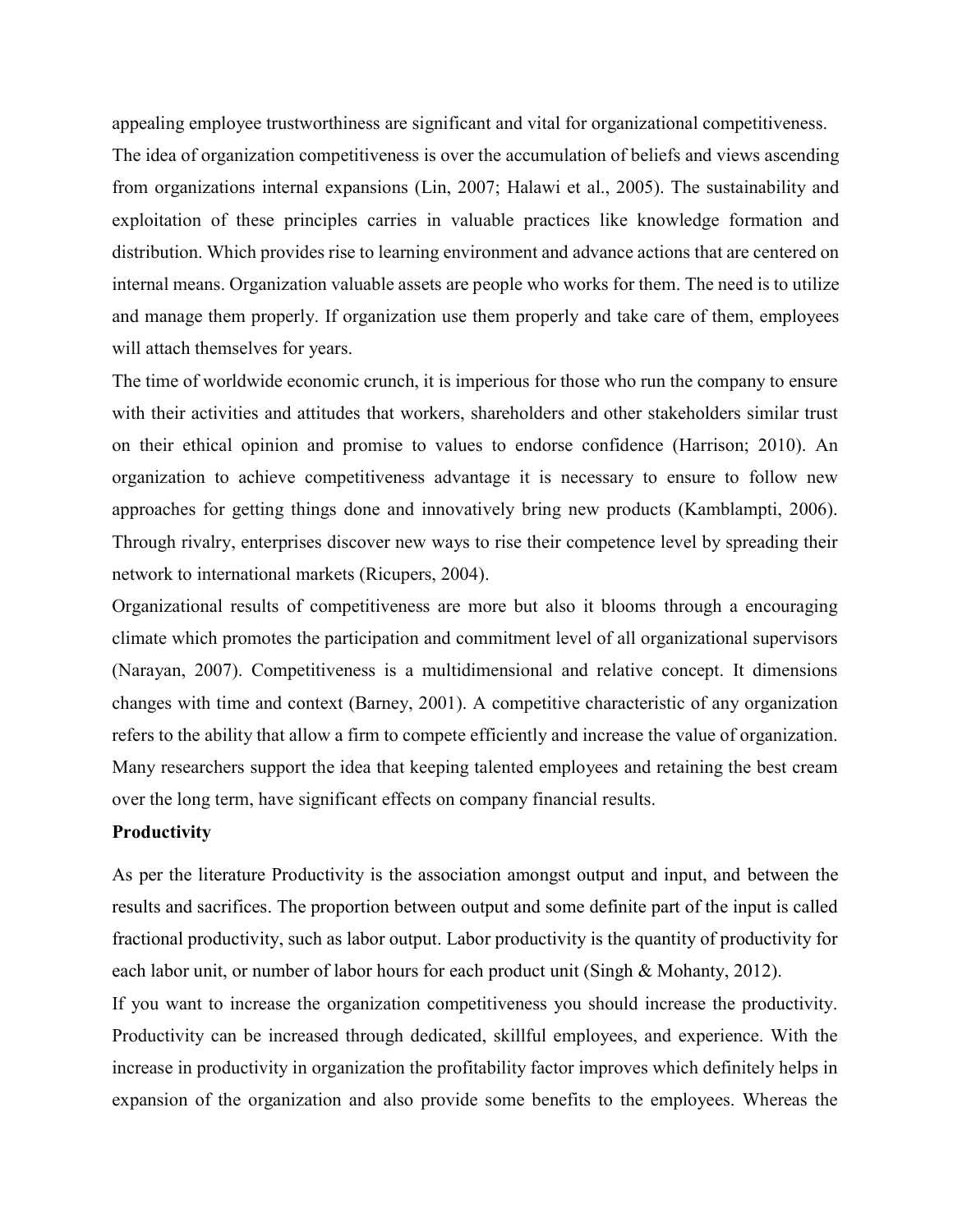employees retaining for long time it helps in cost cutting strategy and also increasing productivity. **Ouality** 

High quality of work environment raises the effectiveness of the business. It also helps in winning consumer gratification and devotion (Antoncic & Bostjan, 2011). Personnel are key actors in accomplishing the internal and external excellence of provision in the organization. They know how to deal the situation in real world.

## Cost Effectiveness:

High turnover figure of skillful personnel are dangerous to any industry, because of this skills, training information and knowledge are lost (Chruden, 1980; Testa, 2008). It is required for business to take steps for retaining qualified workers in order to escape important loses for company. Once you train employee for work and then you lose it, it give you major harm because skilled employee you lost (Vasquez, 2014). A cost effective business rests more competitive by utilizing its main capitals on expansion of new plans and assistances in refining the work environment.

## Loyalty

Loyalty is the enthusiasm of employee to stay with the institute for long time (Solomon, 1992). For improving the organization competition there must be loyalty between employee and managers. While one another researcher Frederick Reichheld, (2006) argues that for successful loyalty it is imperative to make the workers sense that they are an central part of the organization. There should no biasness in relation; employee loyalty has great impact on the productivity of business as well as growth in market (Antoncic & Bostjan, 2011). With the increase of loyalty between organization and employee trust factor also increases and the more attachment occur between them.

Theoretical Frame Work Independent Variable Dependent Variable  $\lfloor$ <sub>rgur</sub>e 1 Following hypothesis are derived after studying the literature:  $H_1$ : Reward system has positive impact on organizational competitive  $H<sub>o</sub>$ : Reward system has no impact on organizational compet  $H_2$ : Training and development has positive impact on organizational competitiveness. Reward System Organizational Competitiveness Training & Development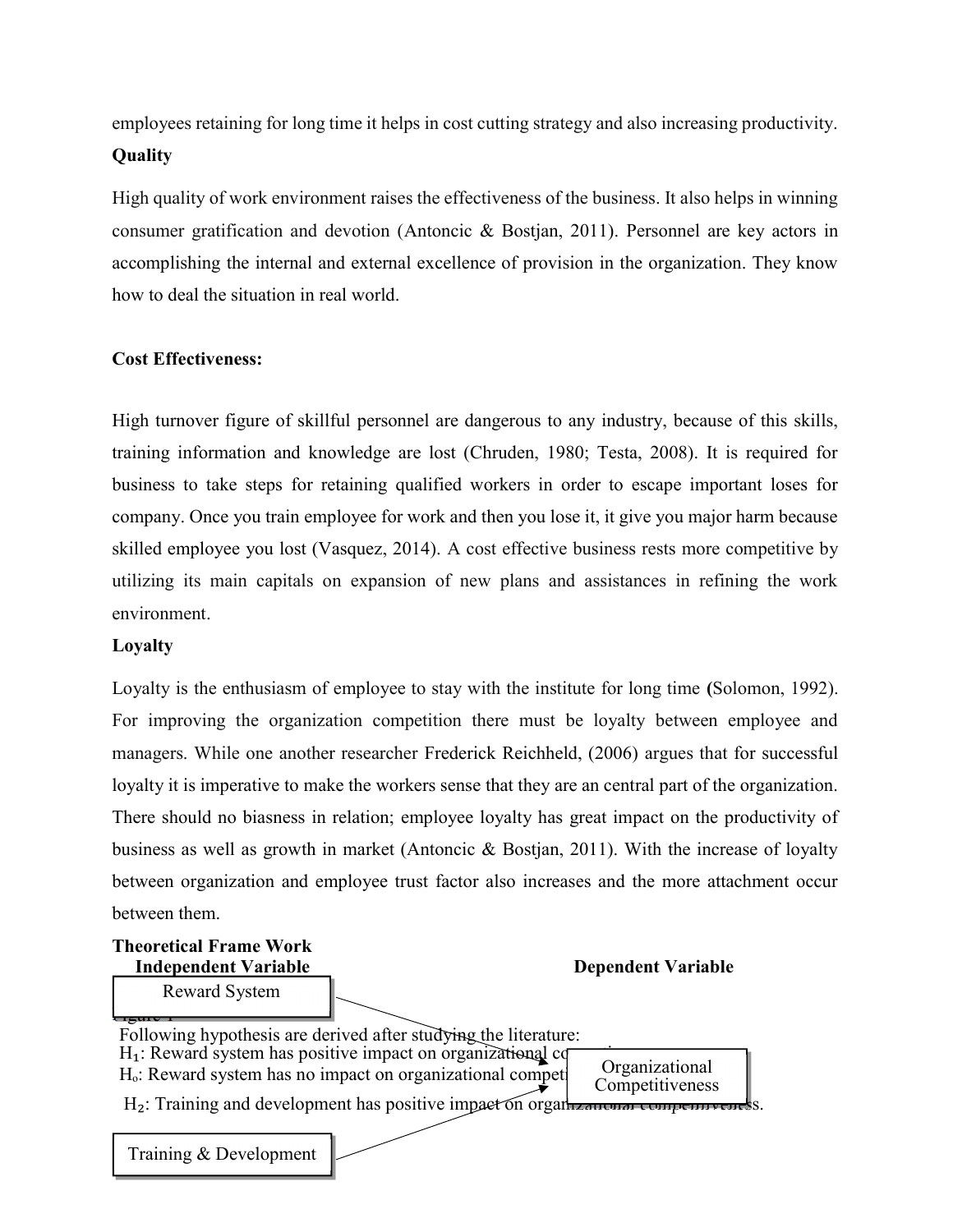H<sub>o</sub>: Training and development has no impact on organizational competitiveness.

## RESEARCH METHODOLOGY

## Population, Sample size, Sampling Technique

Employees of banking sector of distract Peshawar region are taken as population. Total numbers of banks branches in Peshawar are 108. Rate of turnover is 15 percent in the banks. 6 percent is involuntarily while 9 percent is voluntarily. Here we check the impact of reward system, T&D practices on organizational competitiveness.

150 were employee taken as sample size from the population ground, but we pick up 131 persons Data. This was taken from top 5 banks of Peshawar section i.e. Habib bank limited, united bank limited, Muslim Commercial bank, Allied bank limited, Bank of Khyber Data were collected through questionnaire.

Banks were divided in three zones i.e. Cant zone, university road and Hayatabad. Random sampling technique will be used for gathering data. Primary data was gathered through feedback form. Nature of homework is quantitative.

## Model Specification

 $OC = \alpha + \beta_1 RS + \beta_2 TD + \beta_3 AG + \beta_4 GEN + \beta_5 TEN$  $\alpha$  = Constant  $OC = Organization$  competitiveness RS = Reward System  $TD = Training & Development$  $AG = Age$  $GEN = \text{Gender}$  $TEN = Tenure$ Variable Operationalization

The research consists of single dependent term i.e. organizational competitiveness and two independent variables i.e. Reward system and second one is Training Development. Age, gender, tenure, act as a control terms in this research,

| <b>Variables</b>               | <b>Question numbers in Questionnaire</b> |
|--------------------------------|------------------------------------------|
| Reward System                  | Q1,Q2,Q3,Q4,Q5,Q6,Q7                     |
| Training & Development         | Q8,Q9,Q10,Q11,Q12,Q13,Q14                |
| Organizational Competitiveness | Q15,Q16,Q17,Q18,Q19,Q20,Q21              |
| <b>Control Variables</b>       | Age, Gender, Tenure                      |

#### TABLE 1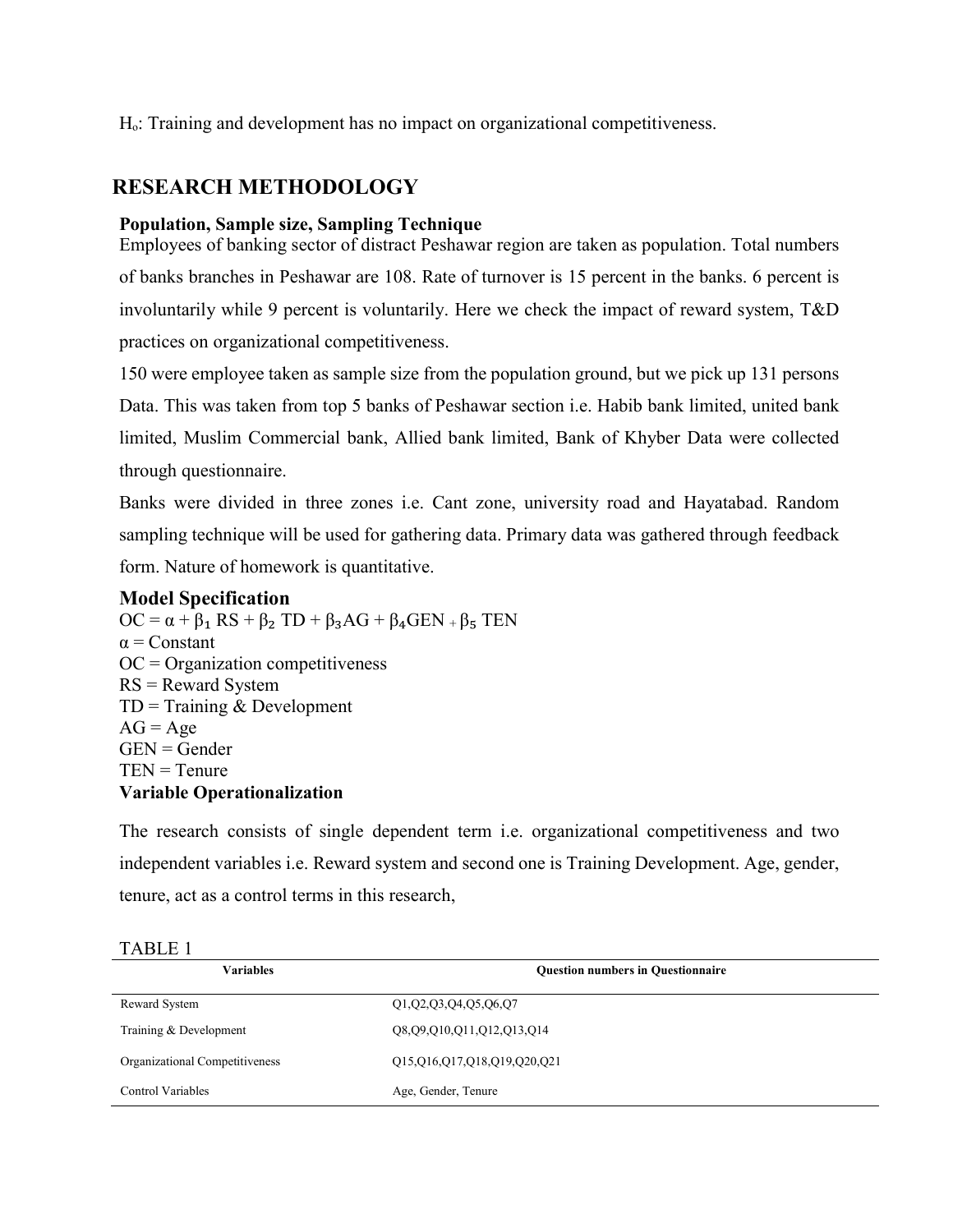#### Research Instrument

The instruments for this report are used for collection of information about persons are questionnaire survey. Which are based on 5 Likert scale. 4 parts involved in this survey. Supportive terms are taken in first part i.e. which are called control variables i.e. gender, age, bank, designation and tenure. Second part is about reward system which was taken from the study of (Malhotra, et al, 2007). Third portion is about training and development and forth section is about organizational competiveness .

## Reliability Analysis

We did a pilot study of 30 persons from the survey to investigate the reliability of the questionnaire which we use for data collection. Took 7 questions of reward system, 7 questions of training and development and 7 questions of organizational competitiveness. Apart from this a trial of Cronabach's Alpha was also functioned on control terms or variables i.e. gender, age, and tenure. We gathered 30 opinions from different banks persons of Habib bank, Muslim, Commercial bank, Allied bank, united bank limited, and Bank Alfalah.

### Table 2

|                  | <b>Statistics for Reliability</b> |            |
|------------------|-----------------------------------|------------|
| Cronbach's alpha | Cronbach's alpha                  | N of items |
|                  | Standardized items                |            |
|                  |                                   |            |

The consequences of the questionnaire reliability are shown here i.e. 0.837. According to (Shiekh & Newman, 2012) test result occur between 0.5 to 0.7 is acceptably consider reliable and the test shows 0.83. This is more reliable for this study. Therefore, we use this questionnaire for whole study.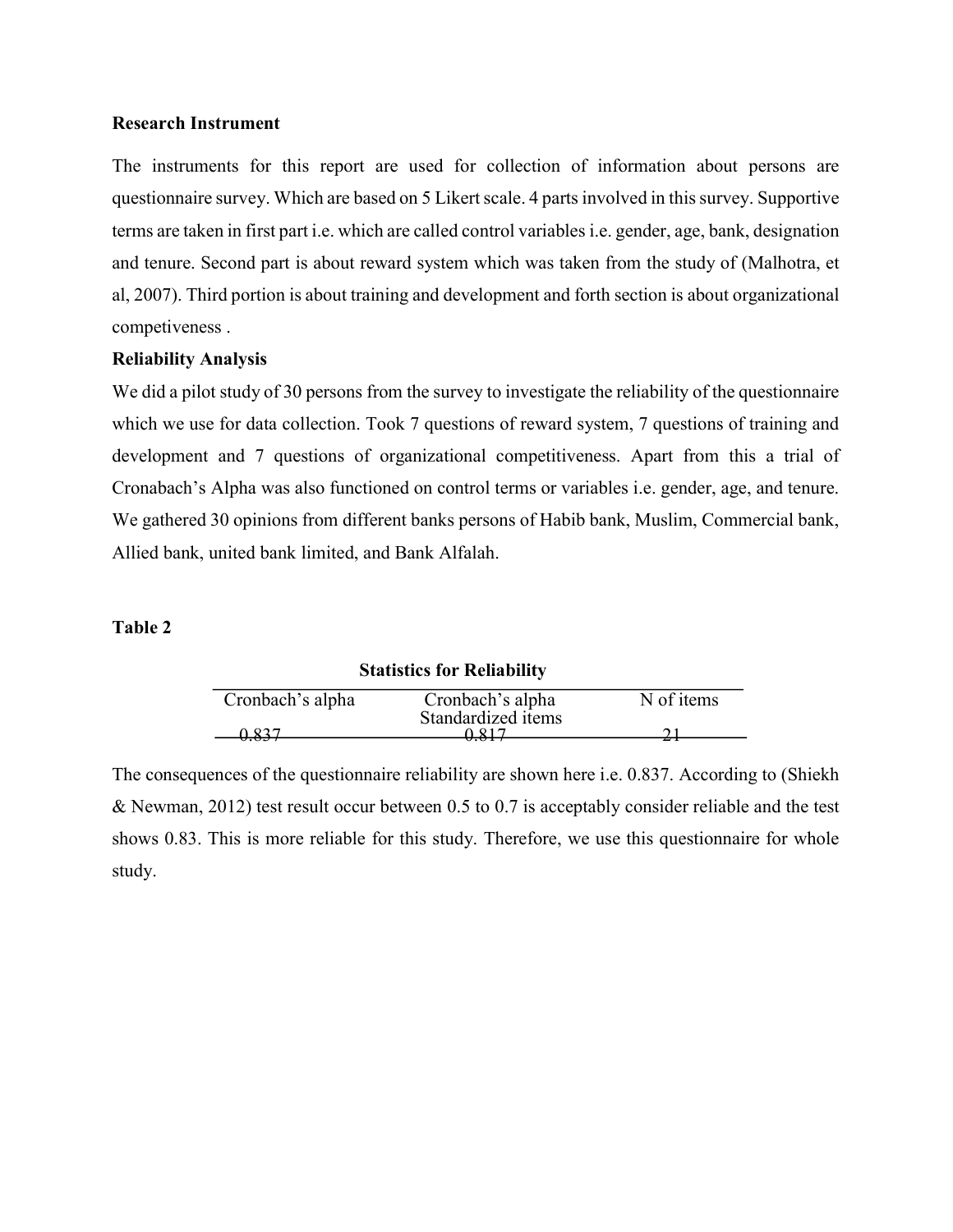## Data Analysis

 To find out the relationship we choose for this report SPSS 16 software. The key determination of thiss study is to be sought out the relation among the administration competitiveness, reward system, training and development. Likert scale was used for this entire report surveys. To check the report variable, we must use multiple regression. in this report we have also control variables or moderating variables. Other name of control variable is called dummy variable.

 To test the questionnaire reliability pilot test were also done. The value of Cronobach's alpha is 85.4% after running the test. Which means that feedback form is more predictable for this homework. The consequences obtained from the survey is further examined through multiple regressions. Mean of the variable are taken and then split in the different rows and columns. Data is process through and calculate the p-value with the significance level, which is already set for this study. Accepting or rejecting of alternative hypothesis is based on the significance level. Null hypothesis is also based on this significance level, which is set for this study. If this data not meet the level of significance, then null hypotheses will be accepted. Significance level is also called sigma. The significance value set for this study is 0.90 or 90%.

 Results of the study is discussed and mentioned here models are available of multiple regression.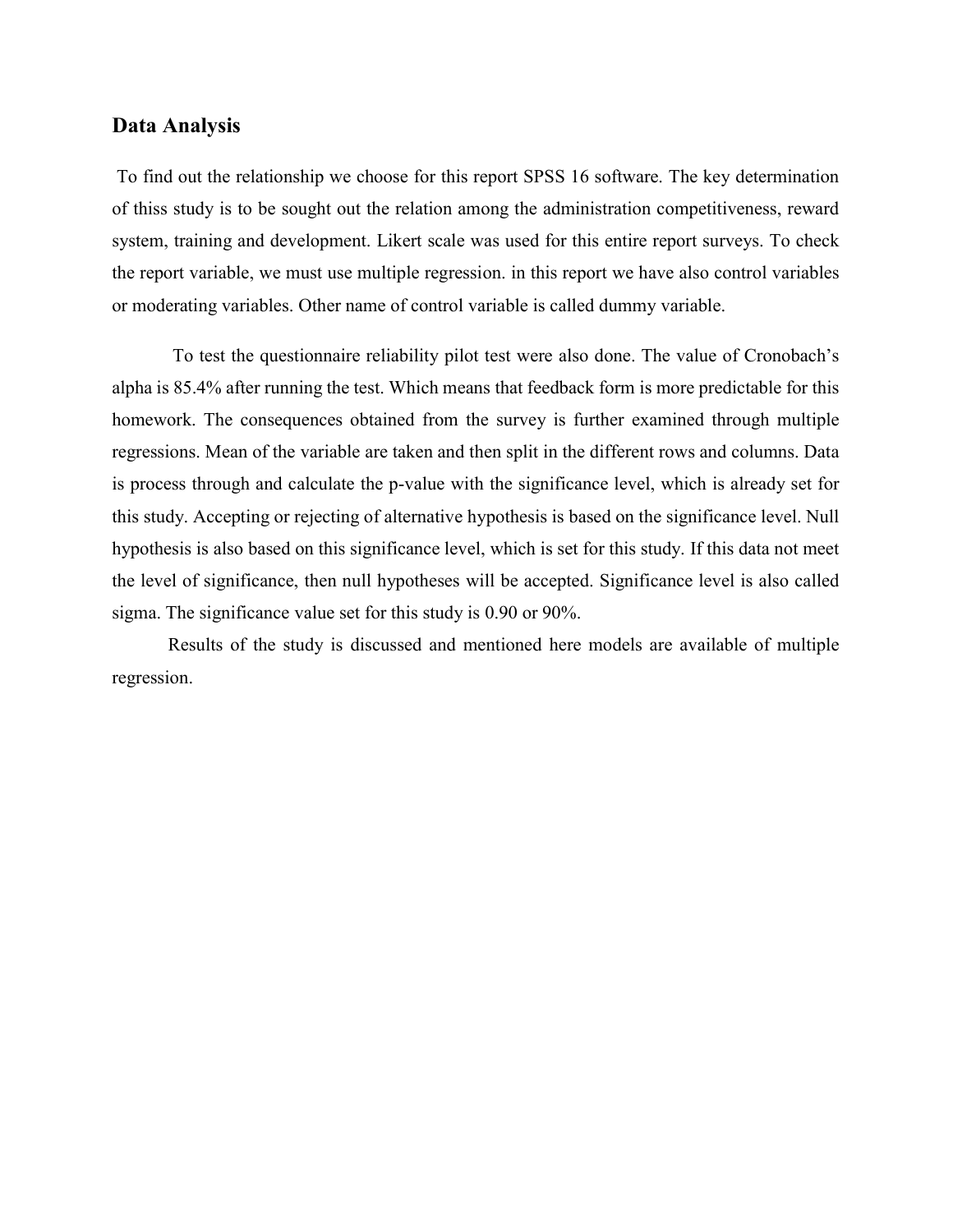# Model Summary

| Model | R.                | R Square | Adjusted R Square | Standard Error of the |
|-------|-------------------|----------|-------------------|-----------------------|
|       |                   |          |                   | Estimate              |
|       | .665 <sup>a</sup> | .442     | .442              | .44927                |

1. Predictors: (Constant), RS, Age, TD, Gender, Tenure

## Table 4

| Model 1   | Unstandardized<br>Coefficient |            | Standardized<br>Coefficient | T        | Sig. |
|-----------|-------------------------------|------------|-----------------------------|----------|------|
|           | $\bf{B}$                      | Std. Error | Beta                        |          |      |
| Constant  | 1.225                         | .300       |                             | 4.179    | .000 |
| Age       | $-.239$                       | .120       | $-.133$                     | $-.986$  | .049 |
| Gender    | $-.285$                       | .067       | $-.423$                     | $-4.237$ | .000 |
| Tenure    | .302                          | .071       | .407                        | 4.234    | .000 |
| <b>RS</b> | .157                          | .090       | .137                        | 1.740    | .084 |
| TD        | .470                          | .086       | .447                        | 5.445    | .000 |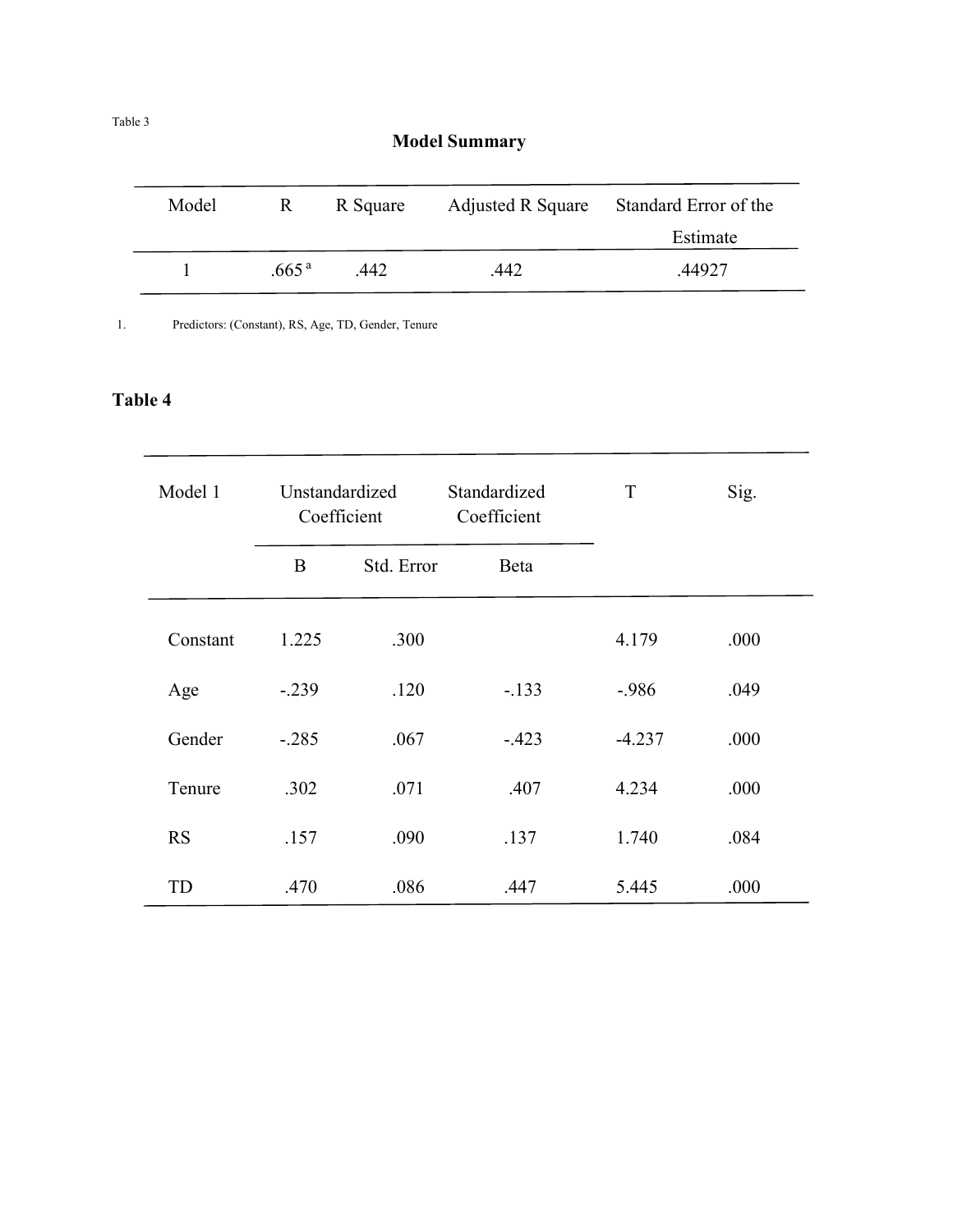#### Dependent Variable Organizational Competitiveness

The value come with us of beta during multiple regressions is 0.157 of reward system when converted into percentage than come 15.7%. This value suggests that if 15.7 percent change occur in reward system then there will be change occur in respondent's behavior and chances of the organizational competitiveness increases 15.7 percent which is dependent variable. Similarly, the value of beta for training and development is 0.470 when converted in percentage i.e. 47.0. It means that 47% change occur in training and development than there will change in respondent's behavior through learning possible and also organizational competitiveness increases of any organization 47%.

 Model one results of table suggests after multiple regression test i.e. values of p for the reward system is 0.084, which is below the significance level. The value of significance level set for this study i.e. 0.10 or 10%. Due to this value and relationship, substitute hypothesis is recognized, and null hypothesis is excluded. This shows that reward system has positive impact on organizational competitiveness. Organization has fair reward system that will go for competition in market.

Model one-table results show that after multiple regression test run on data i.e. value of p for training and development is 0.000, which is below significance level. Level of significance set for this study is 10%. Here also we accept the alternative hypothesis and reject the null hypothesis. This shows that training and development has positive impact on organizational competitiveness. If organization, make available training occasions to their workers will affect their learning and work. As a result, organization will compete in market due to knowledgeable workers and new technology.

Dummy variable is also called control variable. The outcome of control variable also available in model one. In multiple regressions, control variable is also calculated and shown. The controller variables i.e. age, gender, tenure also showed in table 0.049, 0.000, 0.000 respectively with significance digits. It also positive relation with organizational competitiveness.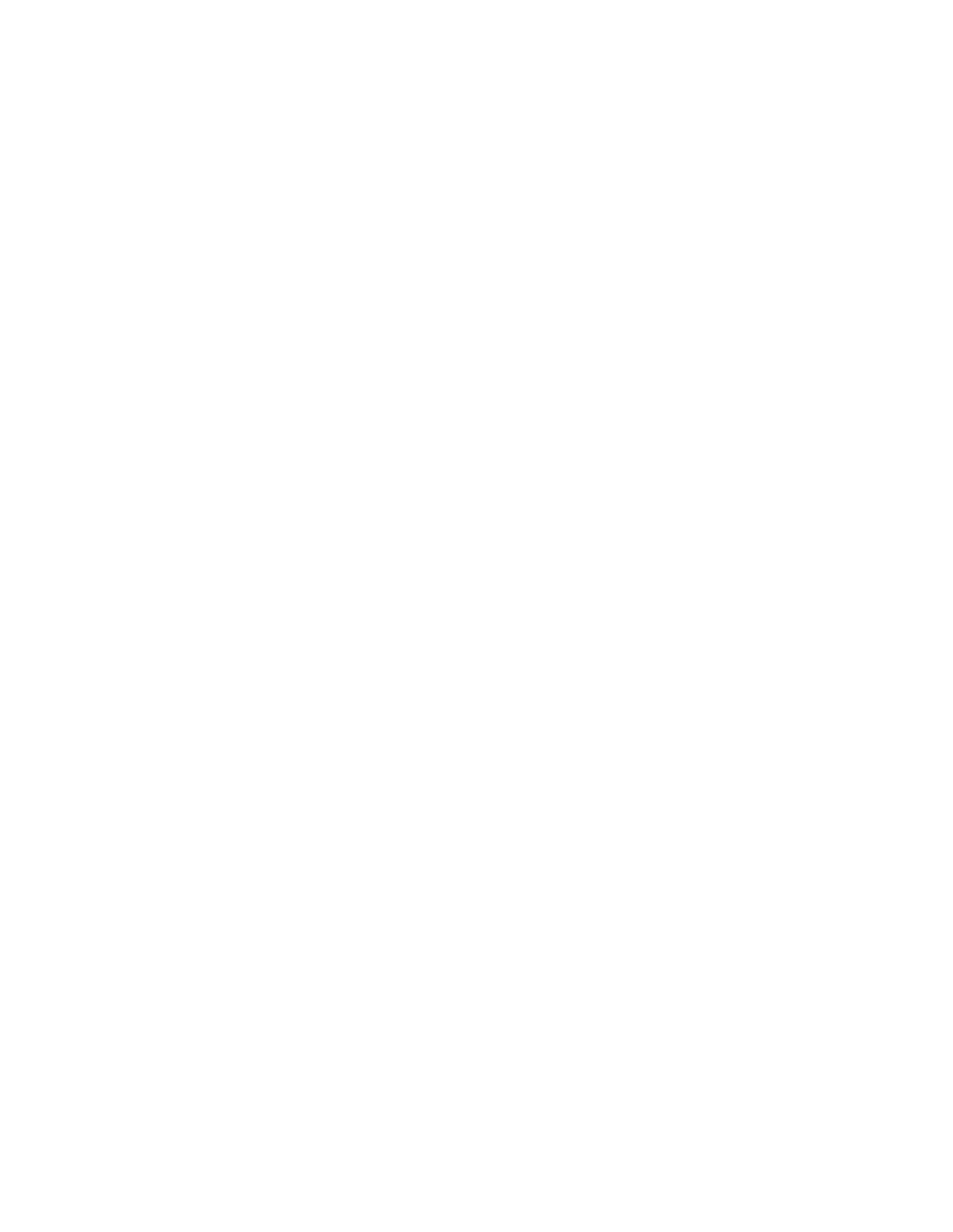#### **Discussion**

Multiple regression is used for information analysis to achieve the outcome of the study. Consequence shows that there is a constructive relation among independent and dependent variable. Dependent variable is organizational competitiveness while independent variable are reward system and training and development. If company uses fair means of reward system and give opportunities to their employees for training and development than it will give advantage to their company in competition. It means that both the variables play a key role in reaching a competitive advantage for a company. The outcome finding also backing by other investigators (Pahuja.et.al 2017), (Du-Plessis.et.al, 2016), (Akhtar.et.al, 2012), (Batool, 2012).

Performances of the employees increase if they get proper training programs in their respective organizations. Same with the reward system, it is reasonable enough conferring to the ideas of workers they will give their proper yield. Once they give good performance it will benefit the organization in long term. This benefit then turns into competitive advantage for that organization. Which lead them in market.

#### Conclusion

The study which we conducted is to discover out the relation among reward system in addition training and development with organizational competitiveness in banking sector in Peshawar region. It is all about the fair system of reward and training and development occasions and learning of workforces and career building. In this research we found that impact of both these variables i.e. reward system and training and development has positive relation with dependent variable i.e. organizational competitiveness. If banks provide career path for employee it employees perform better and better for the organization. Due to this performance of the organization increases and commitment level increases. Turnover decrees due to right implementation of the practices of human resource.

Maximum of the studies said that fair implementation of human resource practices gives competitive advantage to the organization. They mostly focus the major elements of reward system and training and development. If they properly handle these two tools for the organization. Employees feel satisfied and they perform more and more for the benefit of the organization. On the job training and off the job training is more beneficial for the employees as well as for the organization. Due to the raining their skills enhance and also understand how to do the work in an appropriate way. More perfection occurs in their work and skills. It will increase their productivity which later on increases organization efficiency.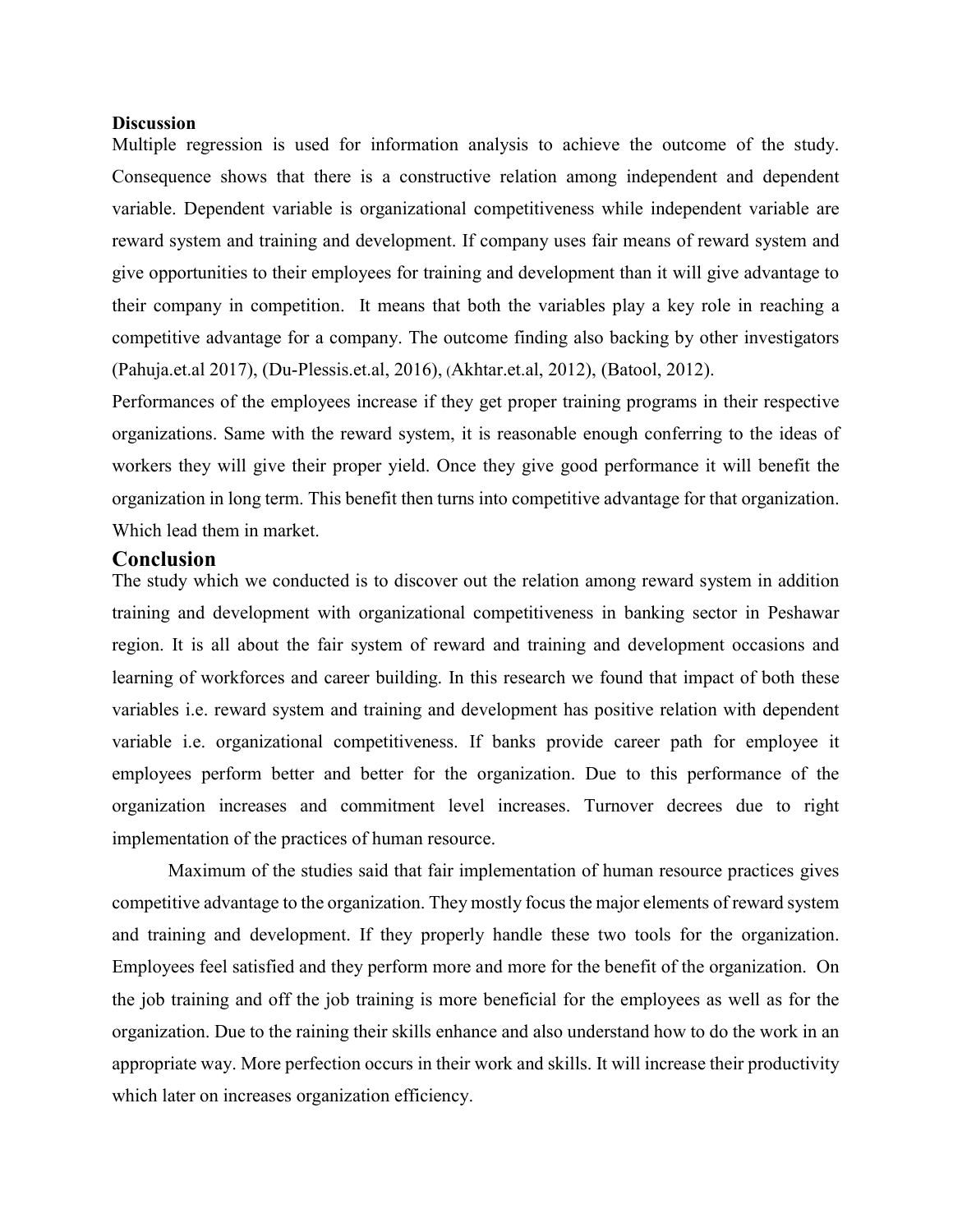## Recommendations

Throughout this whole study we concluded the following points for recommendations:

- 2. Training is necessary for every organization employee.
- 3. Same training is further utilized in the form practical work in the office.
- 4. For increasing the skills of the employees every organization has to provide training and development opportunities to the employees.
- 5. They must provide work related training program to their employees.
- 6. Fair Reward system should be used by the organization to attract the employees.
- 7. Fair policies of the compensation must be used for the employees.
- 8. In other reduce turn over in the organization employer must give handsome and attractive salaries to the employees.
- 9. Use of reward in such a way that intrinsic and extrinsic reward goal are achieved and employees not leave the organization.
- 10. Organization must implement human resource practices to achieve competitive advantage and give facilities to the employees.
- 11. Regular base feedback taken from the employees about their problem that they not leave their organization. It will otherwise harm the organization productivity and image.

REFERENCES:

- 12. Ali, R., & Ahmed, M. S. (2009). The impact of reward and recognition programs on employee's motivation and satisfaction: an empirical study. International Review of Business Research Papers, 5(4), 270-279
- 13. Adesola, M. A., Oyeniyi, K. O., & Adeyemi, M. A. (2013). Empirical study of the relationship between staff training and job satisfaction among Nigerian banks employees. International Journal of Academic Research in Economics and Management Sciences, 2(6), 108.
- 14. Barney, J. (1991). Firm Resources and Sustained Competitive Advantage. Journal of Management, 17(1), pp. 99-120.
- 15. Batool, A., & Batool, B. (2012). Effects of employees training on the organizational competitive advantage: Empirical study of Private Sector of Islamabad, Pakistan. Far East Journal of Psychology and Business, 6 (1), 59-72.
- 16. Dessler, G. (2011). Fundamentals of human resource management. Pearson Higher Ed.
- 17. Danish, R. Q., & Usman, A. (2010). Impact of reward and recognition on job satisfaction and motivation: An empirical study from Pakistan. International journal of business and management, 5(2), 159.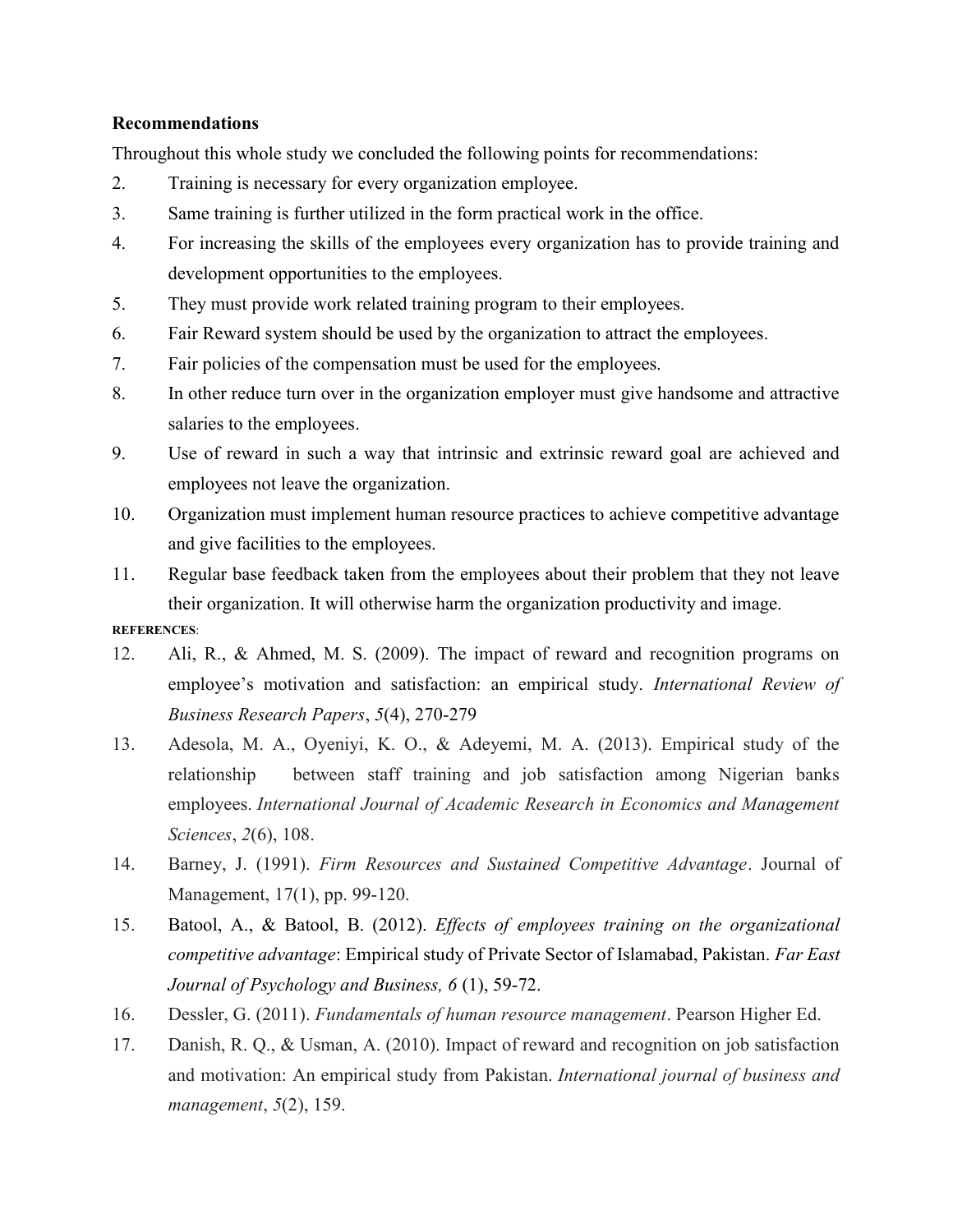- 18. Deery, M. (2008). Talent management, work-life balance and retention strategies. International Journal of Contemporary Hospitality Management, 20(7), 792- 806.
- 19. Iftikhar, H., Jan, Z., & Najmi, S. M. (2015). Gaining Organizational Competitiveness through Employee Retention: A Cost Cutting Strategy. International Journal of Management Sciences, 6(9), 412-429.
- 20. Mejia, L.R.G, Balkin, B.D., Cardy. L.R. (2012). Managing Human Resources. 30, 40, 200- 204, 321-323, 358-384: Asoke K. Gosh, PHI Pvt Ltd.
- 21. Montgomery, J.D. (2006) the relationship between training and retention in a volunteer organization. PhD Dissertation, Auburn, Alabama: Auburn University. pp. 72-77.
- 22. Noe, R.A., Hollenbeck, J.R, Gerhart. B., Wright, P.M. (2007). Human Resource Management: Gaining a Competitive Advantage. 12-13, 20-22, 101, 198, 236,278-279: Tata McGraw- Hill Publishing Company Ltd.
- 23. Paul, A.K., Anantharaman, R.N. (2003) Impact of people management practices on organizational performance: analysis of a causal model. International Journal of Human Resource Management, 14(7), 1246-1266.
- 24. Silbert, L. (2005). The effect of tangible rewards on perceived organizational support (Master's thesis, University of Waterloo).
- 25. Shamsudin, M. F., Salem, H. I. H. M. A., & Mahmud, K. N. (2015). Impact Of Customer Relationship Management In Bank's Loyalty Program. International Journal of Philosophy and Social Sciences, 5(1).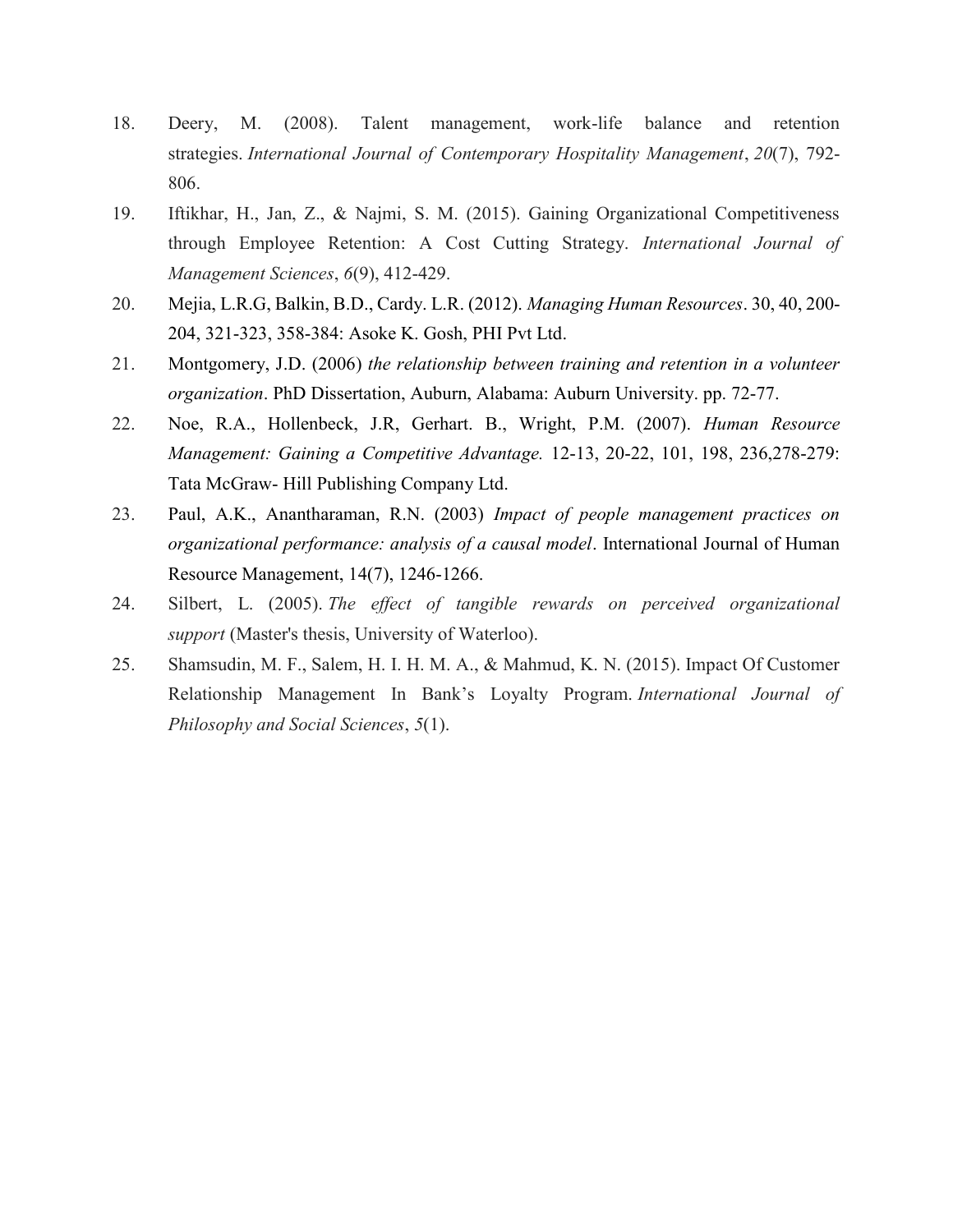|                            | <b>Annexure 1. Questionnaire</b>                                                                                              |                                   |                                         |       |                    |                 |                                    |
|----------------------------|-------------------------------------------------------------------------------------------------------------------------------|-----------------------------------|-----------------------------------------|-------|--------------------|-----------------|------------------------------------|
|                            |                                                                                                                               |                                   | <b>Questionnaire for Research Study</b> |       |                    |                 |                                    |
|                            |                                                                                                                               |                                   |                                         |       | <b>Designation</b> |                 |                                    |
| Gender: a)Male             |                                                                                                                               | b)Female                          |                                         |       |                    |                 |                                    |
| Age:                       | a)Less than 25 years                                                                                                          | b) $25-35$                        | c) $36-45$                              |       | d) above 45 years  |                 |                                    |
|                            | Tenure: a) Less than 1 year                                                                                                   | <b>b</b> ) 1-5 year               | c) $6-10$ year                          |       | d) above 10 years  |                 |                                    |
| Question<br><b>Numbers</b> |                                                                                                                               |                                   | <b>Strongly</b><br>Agree                | Agree | <b>Neutral</b>     | <b>Disagree</b> | <b>Strongly</b><br><b>Disagree</b> |
|                            |                                                                                                                               | <b>Reward System</b>              |                                         |       |                    |                 |                                    |
| 1                          | I am satisfied with the amount of<br>pay I receive for the job I do.                                                          |                                   |                                         |       |                    |                 |                                    |
| $\overline{2}$             | I am satisfied with my pay<br>considering other organizations I<br>know of.                                                   |                                   |                                         |       |                    |                 |                                    |
| $\overline{3}$             | I am satisfied with the fringe<br>benefits package e.g. medical,                                                              |                                   |                                         |       |                    |                 |                                    |
| $\overline{4}$             | travel, house and car loans etc.<br>The fringe benefits package I<br>receive is better than what other<br>organization offer. |                                   |                                         |       |                    |                 |                                    |
| 5                          | I feel that the promotion policy is<br>good.                                                                                  |                                   |                                         |       |                    |                 |                                    |
| 6                          | I have freedom to do what I want<br>on my job to satisfy customers.                                                           |                                   |                                         |       |                    |                 |                                    |
| 7                          | I am praised by my supervisor for<br>providing good service to the<br>customer.                                               |                                   |                                         |       |                    |                 |                                    |
|                            |                                                                                                                               | <b>Training &amp; Development</b> |                                         |       |                    |                 |                                    |
|                            | People are properly trained upon<br>joining this organization.                                                                |                                   |                                         |       |                    |                 |                                    |